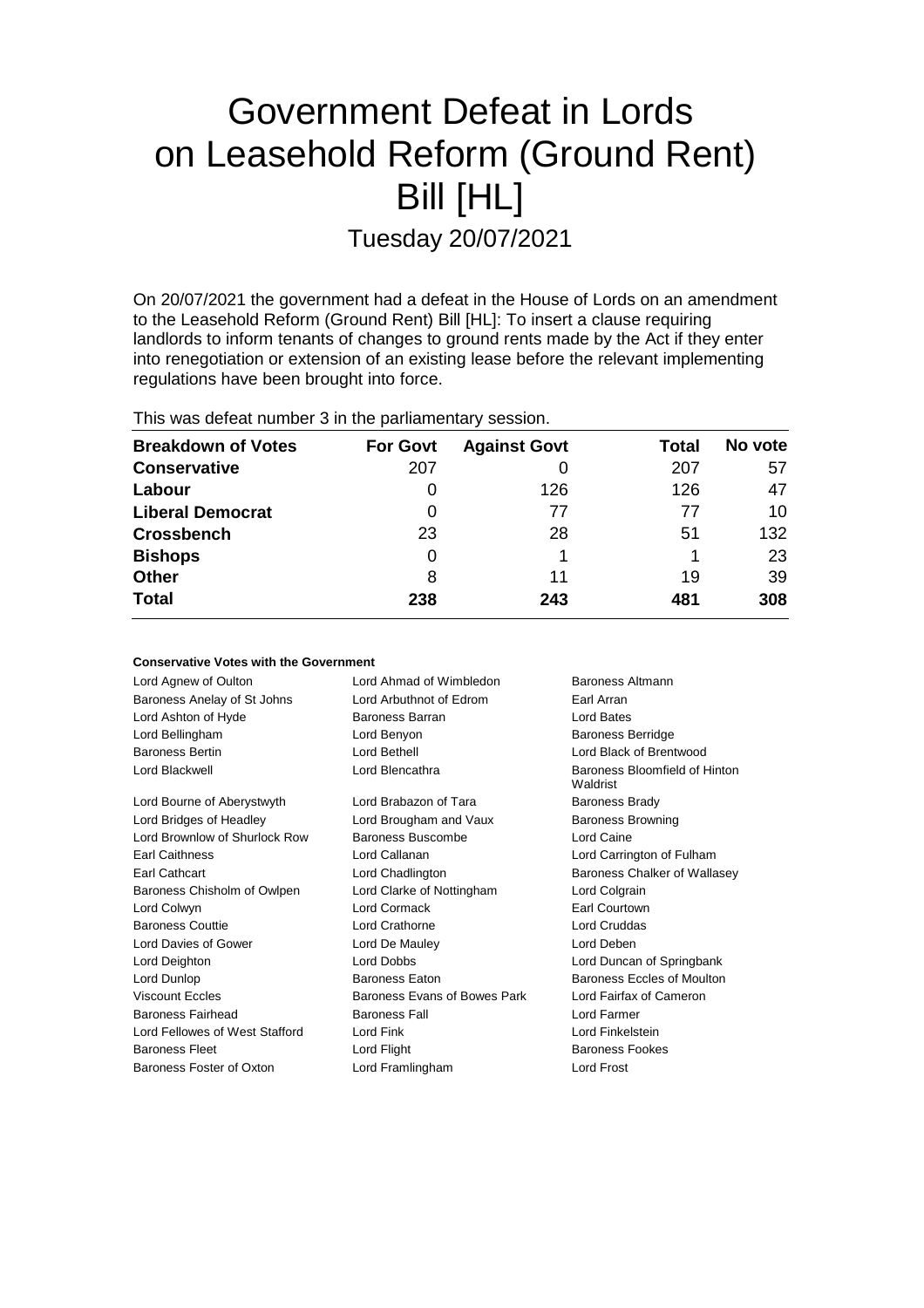Baroness Fullbrook Baroness Gardner of Parkes Lord Garnier Lord Geddes Lord Glenarthur Lord Godson Lord Gold Baroness Goldie Lord Goodlad Lord Grade of Yarmouth Lord Greenhalgh Lord Griffiths of Fforestfach Viscount Hailsham Lord Hamilton of Epsom Lord Hammond of Runnymede Lord Harris of Peckham Lord Haselhurst Lord Hayward Baroness Helic Lord Henley Lord Herbert of South Downs Lord Hill of Oareford Baroness Hodgson of Abinger Lord Holmes of Richmond Baroness Hooper Lord Horam Lord Howard of Rising Lord Howard of Lympne **Earl Howe** Earl Howe Lord Howell of Guildford Lord Hunt of Wirral Lord James of Blackheath Baroness Jenkin of Kennington Lord Johnson of Marylebone Lord Jopling Lord Kamall Lord Keen of Elie **Lord Kirkham** Lord Kirkham Lord Kirkhope of Harrogate Lord Lamont of Lerwick Lord Lang of Monkton Lord Lansley Lord Leigh of Hurley Earl Lindsay Lord Lingfield Earl Liverpool **Lord Livingston of Parkhead** Lord Mackay of Clashfern Lord Mancroft Baroness Manzoor Lord Marland Lord Marlesford Lord Maude of Horsham Lord McColl of Dulwich Baroness McGregor-Smith Lord McInnes of Kilwinning Baroness McIntosh of Pickering Lord McLoughlin Lord Mendoza Baroness Meyer Duke of Montrose Baroness Morgan of Cotes Baroness Morris of Bolton Baroness Morrissey **Lord Moylan** Lord Moylan Lord Moynihan Lord Nash Baroness Neville-Jones Baroness Neville-Rolfe Baroness Newlove Baroness Nicholson of Winterbourne Baroness Noakes Lord Northbrook Lord Norton of Louth Lord O'Shaughnessy Lord Parkinson of Whitley Bay Lord Patten Lord Pickles Baroness Pidding **Lord Popat** Lord Popat Lord Porter of Spalding Lord Price Lord Rana Lord Randall of Uxbridge Lord Ranger **Baroness Rawlings** Lord Reay Readers Baroness Redfern Lord Renfrew of Kaimsthorn Viscount Ridley Lord Risby **Lord Robathan** Baroness Rock Lord Rose of Monewden Lord Rotherwick Lord Saatchi Baroness Sanderson of Welton Lord Sandhurst Lord Sarfraz Lord Sassoon **Baroness Sater** Baroness Scott of Bybrook Baroness Seccombe **Lord Selkirk of Douglas** Baroness Shackleton of Belgravia Lord Sharpe of Epsom Cord Sheikh Baroness Shephard of Northwold Lord Sherbourne of Didsbury Baroness Shields Lord Shinkwin Earl Shrewsbury **Lord Smith of Hindhead** Baroness Stedman-Scott Lord Stewart of Dirleton **Baroness Stowell of Beeston** Lord Strathclyde Baroness Stroud **Baroness Sugg Community** Baroness Sugg Lord Suri Lord Taylor of Holbeach Viscount Trenchard Lord True Lord Tugendhat Lord Udny-Lister Lord Vaizey of Didcot Baroness Vere of Norbiton **Baroness Verma** Lord Wakeham Lord Waldegrave of North Hill Lord Wasserman Lord Wei Lord Wharton of Yarm Lord Whitby Lord Willetts Baroness Williams of Trafford Lord Wolfson of Tredegar Baroness Wyld Lord Young of Cookham Viscount Younger of Leckie

## **Conservative Votes against the Government**

### **Labour Votes with the Government**

# **Labour Votes against the Government**

Baroness Adams of Craigielea Lord Adonis Lord Access Lord Alli Lord Bach Lord Bassam of Brighton Lord Beecham

Baroness Amos **Baroness Andrews** Baroness Andrews **Baroness Armstrong of Hill Top**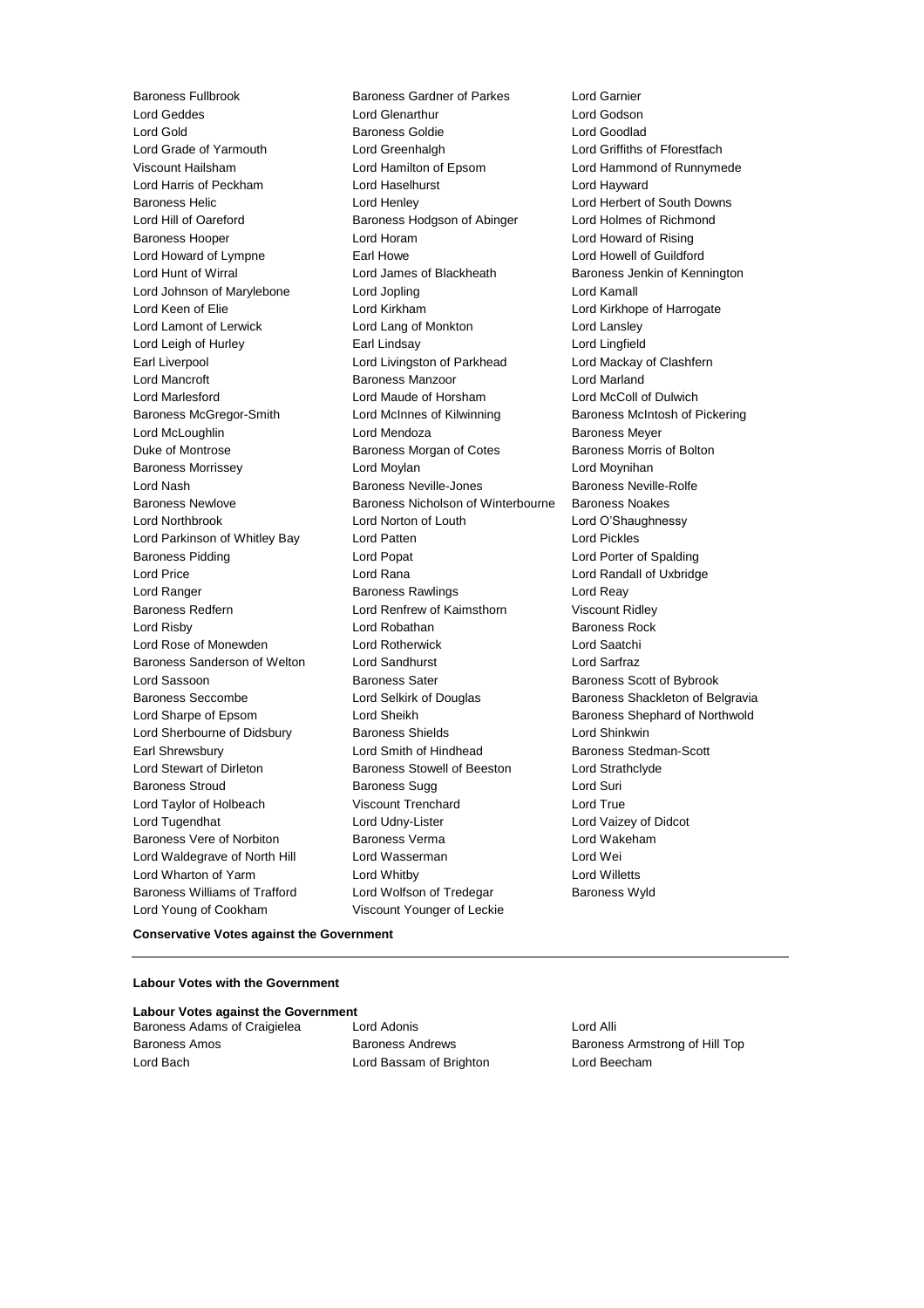Baroness Blower Lord Blunkett Lord Boateng Lord Bradley Lord Brooke of Alverthorpe Lord Browne of Ladyton Baroness Bryan of Partick Lord Campbell-Savours Lord Carter of Coles Baroness Chakrabarti Viscount Chandos Baroness Chapman of Darlington Lord Clark of Windermere Lord Coaker Lord Collins of Highbury Baroness Corston Baroness Crawley Lord Davies of Stamford Lord Davies of Brixton **Baroness Donaghy Lord Donoughue** Lord Donoughue Baroness Drake Lord Dubs Lord Eatwell Lord Elder Lord Faulkner of Worcester Lord Filkin Lord Foulkes of Cumnock Baroness Gale Corresponding Lord Giddens Lord Glasman **Baroness Golding** Baroness Goudie Lord Griffiths of Burry Port Lord Grocott Lord Hain Viscount Hanworth Lord Harris of Haringey Lord Haskel Lord Haworth **Baroness Hayman of Ullock** Baroness Hayter of Kentish Town Baroness Healy of Primrose Hill Lord Hendy **Baroness Henig** Baroness Henig Baroness Hilton of Eggardon Lord Hollick Lord Howarth of Newport Lord Hunt of Kings Heath Lord Hutton of Furness Lord Jones Baroness Jones of Whitchurch Lord Jordan Lord Kennedy of Southwark Baroness Kennedy of The Shaws Lord Khan of Burnley Lord Knight of Weymouth Baroness Lawrence of Clarendon Lord Layard Lord Leitch Lord Lennie **Lord Levy Coats** Baroness Liddell of Coatdyke Lord Liddle **Baroness Lister of Burtersett** Lord MacKenzie of Culkein Baroness Mallalieu Lord Mandelson Lord Maxton Lord McAvoy Lord McConnell of Glenscorrodale Baroness McIntosh of Hudnall Lord McNicol of West Kilbride Lord Mendelsohn **Baroness Merron** Lord Mitchell Lord Monks Lord Morris of Aberavon Baroness Osamor Lord Parekh Lord Prescott Baroness Primarolo Baroness Prosser Lord Puttnam Baroness Quin **Baroness Ramsay of Cartvale** Baroness Rebuck Lord Reid of Cardowan Lord Robertson of Port Ellen Lord Rooker Lord Rosser Lord Rowlands Baroness Sherlock Lord Sikka **Baroness Smith of Basildon** Baroness Smith of Gilmorehill Lord Snape Lord Soley Baroness Taylor of Bolton Baroness Thornton **Lord Touhig** Lord Touhig Lord Lord Tunnicliffe Lord Turnberg **Baroness Warwick of Undercliffe** Lord Watson of Invergowrie Lord Watts **Lord West of Spithead** Baroness Wheeler Baroness Whitaker **Lord Whitty Lord Whitty Lord Wood of Anfield** Lord Woodley Lord Young of Norwood Green Baroness Young of Old Scone

Lord Berkeley Baroness Billingham Baroness Blake of Leeds

#### **Liberal Democrat Votes with the Government**

| Lord Alderdice                     | Lord Allan of Hallam                          |
|------------------------------------|-----------------------------------------------|
| <b>Baroness Barker</b>             | Lord Beith                                    |
| Baroness Bonham-Carter of Yarnbury | Baroness Bowles of Berkhamsted                |
| Lord Bruce of Bennachie            | Lord Burnett                                  |
| Lord Campbell of Pittenweem        | Lord Chidgey                                  |
| Lord Dholakia                      | <b>Baroness Doocey</b>                        |
| Lord Foster of Bath                | Lord Fox                                      |
| Lord German                        | Earl Glasgow                                  |
| <b>Baroness Grender</b>            | Baroness Hamwee                               |
| <b>Baroness Humphreys</b>          | Lord Hussain                                  |
| Baroness Janke                     | <b>Baroness Jolly</b>                         |
| Baroness Kramer                    | <b>Baroness Ludford</b>                       |
|                                    | Liberal Democrat Votes against the Government |